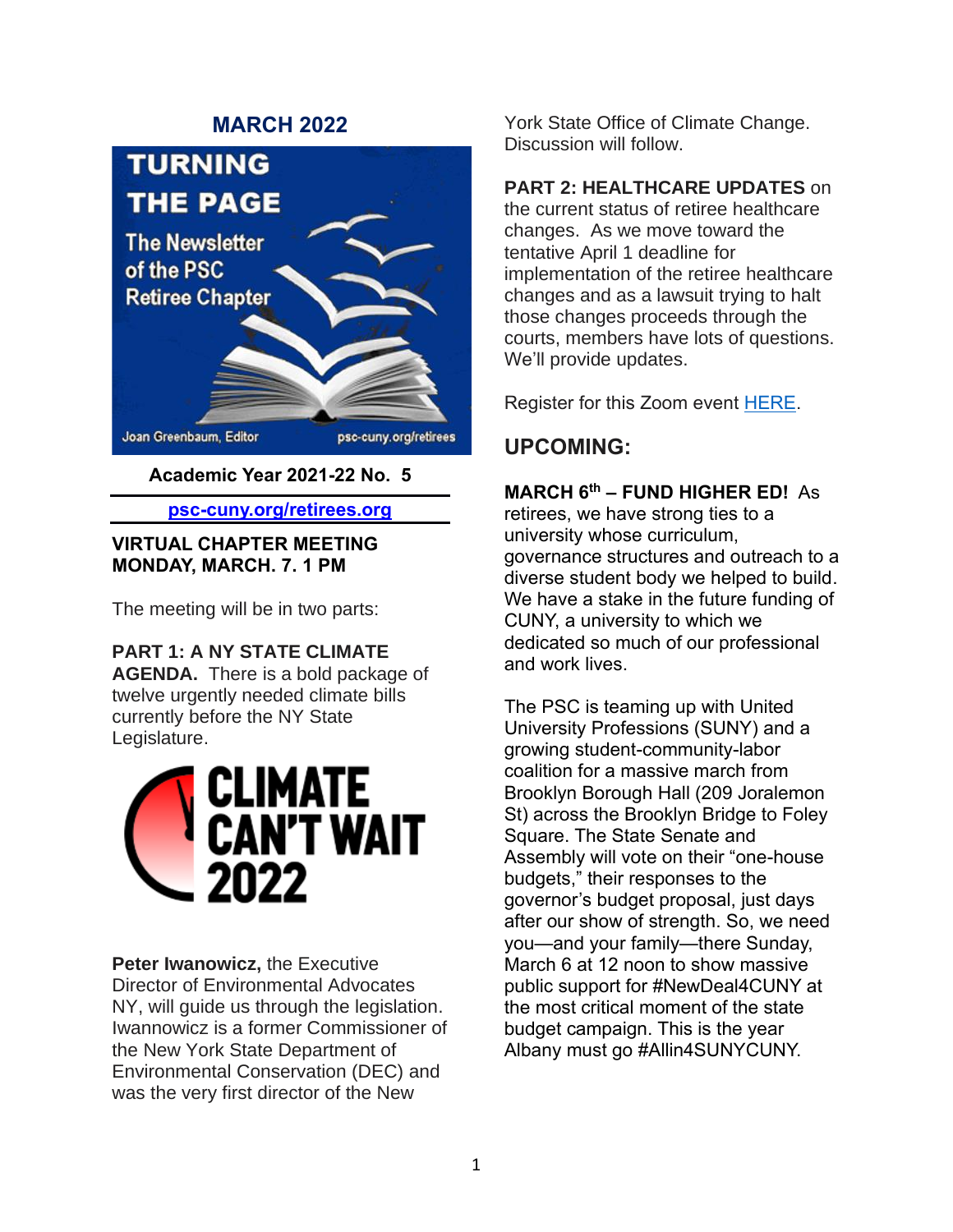#### **Where Do Things Stand With the New**

**Deal for CUNY?** Click [HERE](https://r20.rs6.net/tn.jsp?f=001dwLNnZGRH5ljlnpq00GuYCAjHygF4aEjiq8Z8yOLRcFjvgtNi_NtXxYNJQhxGoqkOVA1127nacIqBig6ZQ6auIg4GDybJz58h2R89kIettdNa7sz0QQ9otY7GND0c3cHm-FtIMjkQvjn1aAKtel9FidPLp89I36IjejYWA1L9Me5ESImK5sYBDz9fRZUZKsui7OkDAwUb9I=&c=90s2SUuDAo9LJrXLDeGH_7c9WoCaODL9j89_QRiyMTukAXow-HBGLg==&ch=McxfXOBxZMoyTZoJCc7sI5X8--j1VIfqd9HHC3ruDw6F_OMNe5iGQA==) to read a letter from PSC President James Davis on the status of the ND4C legislation and how we can push it forward with the march and rally on March 6.

Find out more about March 6 and sign up to participate at: [https://www.psc](https://www.psc-cuny.org/calendar/brooklyn-bridge-budget-march)[cuny.org/calendar/brooklyn-bridge](https://www.psc-cuny.org/calendar/brooklyn-bridge-budget-march)[budget-march](https://www.psc-cuny.org/calendar/brooklyn-bridge-budget-march)



## **RETIREE HEALTHCARE UPDATES**

#### **LETTER FROM PSC PRESIDENT**

**JAMES DAVIS** with important updated information on the transition to MA+. Dated February 18, the letter was sent by both U.S. Mail and email to PSC members. You can read it at: [https://www.psc-cuny.org/ma-transition](https://www.psc-cuny.org/ma-transition-update)[update](https://www.psc-cuny.org/ma-transition-update)

**45,646 OPT OUT.** In an article posted online on 2/14/22, [the NY Daily News](https://www.nydailynews.com/news/politics/new-york-elections-government/ny-nyc-retirees-medicare-plan-insurance-decision-20220214-msftkx7qs5g4vehntub7rmvd5q-story.html)  [reports:](https://www.nydailynews.com/news/politics/new-york-elections-government/ny-nyc-retirees-medicare-plan-insurance-decision-20220214-msftkx7qs5g4vehntub7rmvd5q-story.html)

"Despite the financial penalty [of \$191.57 a month], 45,646 retirees have declined the Advantage plan in order to

maintain their current benefits, according to data provided to the Daily News by City Hall."

**ANTHEM BEING SUED BY THE U.S. DEPARTMENT OF JUSTICE**. The suit, brought by the U.S. Attorney for the Southern District of New York in March 2020, alleges that the company submitted inaccurate diagnostic data to get a higher Medicare reimbursement. A press release about the lawsuit from the U.S. Attorney's office stated:

> By ignoring its duty to delete thousands of inaccurate diagnoses, Anthem unlawfully obtained and retained from CMS **[Center for Medicare and** Medicaid Services] millions of dollars in payments under the risk adjustment payment system for Medicare Part C.

Anthem Blue Cross Blue Shield partnered with Emblem Health to create the Alliance Medicare Advantage Plus plan for NYC municipal retirees.

**LAWSUIT:** As reported at our February 7 chapter meeting and subsequent email blasts, the lawsuit continues in the court of Judge Lyle E. Frank. In a status conference on Monday, February 7 on the suit brought by the [NYC](https://nycretirees.org/)  [Organization of Public Service Retirees,](https://nycretirees.org/) Judge Frank continued his preliminary injunction and agreed to hear arguments (in late February as we go to press) pro and con on the City's right to make changes in retiree healthcare and to impose premiums for coverage that is presently premium-free. The judge implied that he would rule on this before the end of March. Click [here](https://iapps.courts.state.ny.us/nyscef/ViewDocument?docIndex=fUVNgiuC3ZfNuaoIBtKjsw==) to read a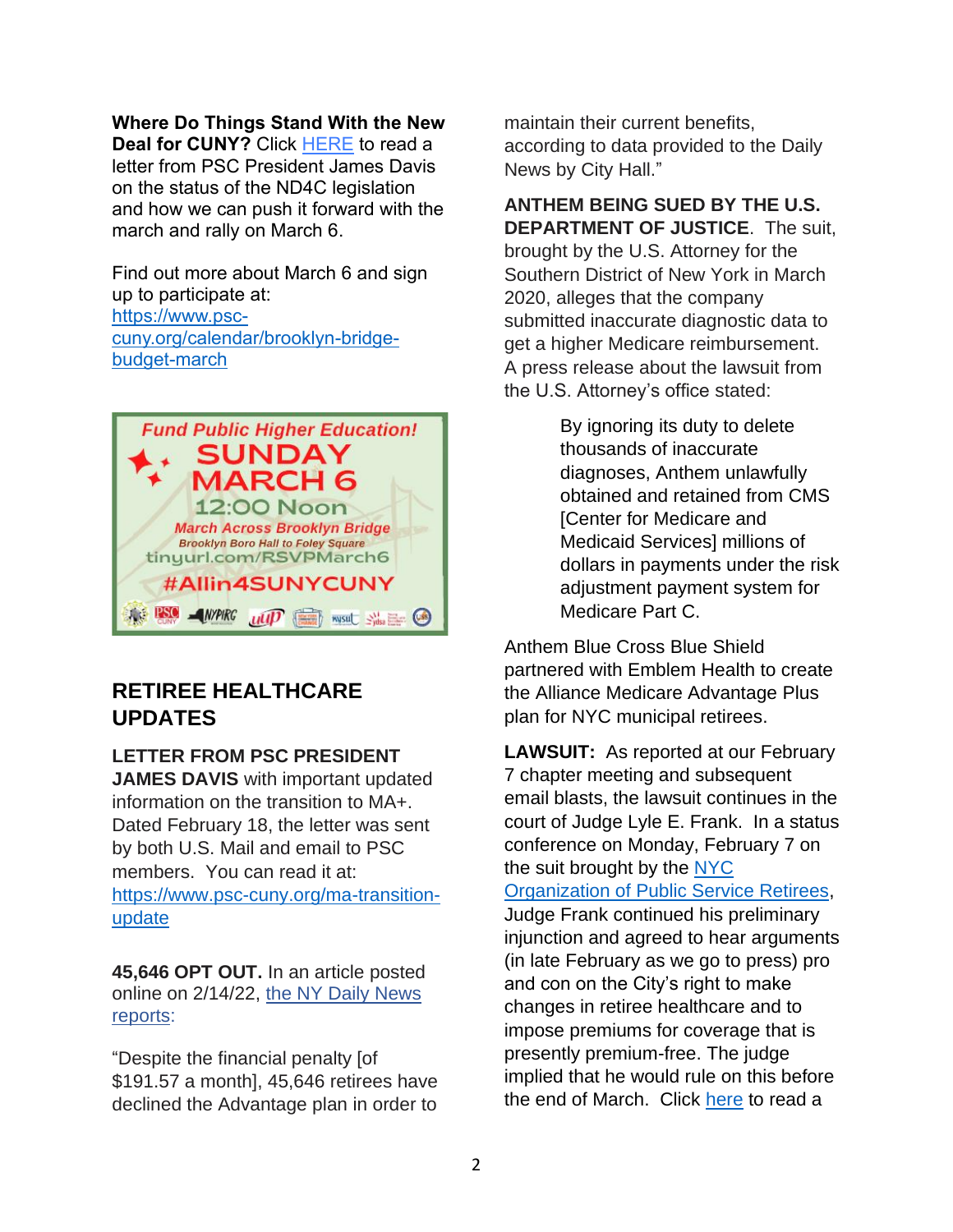brief questioning the legality of the plan. For a full listing of all the motions, affidavits, letters, and exhibits by all the parties before the court, click [here.](https://iapps.courts.state.ny.us/nyscef/DocumentList?docketId=BMh4Q5TKcmSpfW6lzB3JYg==&display=all) (We suggest that you scroll down to the bottom of the page and click "Last" where you see "Page: 1 2 3 > Last." That will take you to the most recent activity before the court.

### **FOR UPDATES IN REALTIME GO TO OUR RETIREES HEALTHCARE**

**PAGE**. Last July, we set up a web page with comprehensive information constantly updated about the proposed changes to NYC retiree healthcare. There you can find out how to navigate the changes and read information on latest developments. Since its inception, there have been more than 78,000 unique visits to the page. You can access the web page at: [https://www.psc-cuny.org/whats](https://www.psc-cuny.org/whats-happening-retiree-healthcare)[happening-retiree-healthcare](https://www.psc-cuny.org/whats-happening-retiree-healthcare)

#### **OVER 450 ATTEND MEETING AS HEALTH CARE DEADLINES NEAR** -- Dave Kotelchuck, Hunter

As the deadline approaches for being placed in Medicare Advantage Plus (MA+) or choosing to enroll in traditional Medicare, over 450 PSC retirees attended the February 7 PSC Retirees Chapter meeting anxious to learn more about both plans, as well as their PSC-CUNY Welfare Fund benefits and how these "choices" came to be negotiated. The packed agenda gave rise to a marathon chapter meeting lasting three and a half hours. The agenda came in three parts:

#### **Part 1. The Welfare Fund**

First on the agenda was Donna Costa, Executive Director of the PSC-CUNY Welfare Fund (WF), who assured us that **our Welfare Fund benefits will not change** whichever Medicare plan we will be enrolled in. Furthermore, WF Communications Director Patrick Smith assured newly retired and active CUNY PSC members that **their Welfare Fund benefits do not change upon retirement** – the PSC is the only municipal union so far which has won full maintenance of WF benefits for its retirees. And despite the pandemic and disruptions of the past two years, the WF added two new benefits in 2021: Copays for generic drugs have been eliminated, and the twelve-month delay following use of some vision benefits has been eliminated – all annual vision benefits started on January 1.



### **Part 2. How did all these changes in our health insurance benefits come about?**

Two speakers traced the process for us: Josh Freeman, Distinguished Professor of History at CUNY (now retired and a Chapter member), and Barbara Caress, who teaches at Baruch and Sarah Lawrence and is a PSC health-policy consultant.

First, Josh talked to us about labor's relationship to health care. As he noted, in the 19<sup>th</sup> and early 20<sup>th</sup> Centuries it was not medical costs that most affected working families but loss of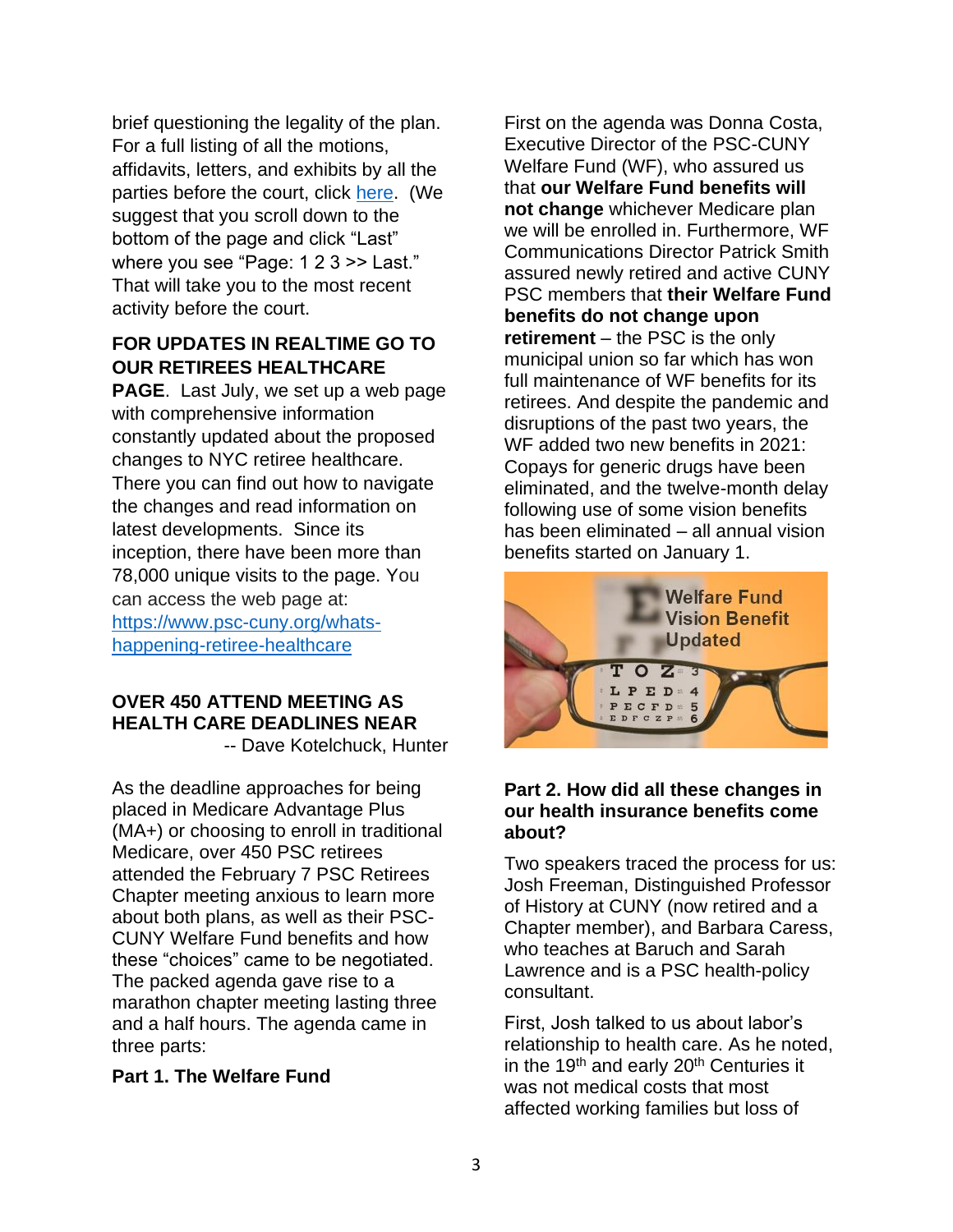income due to death, illness and injuries. Only during WWII did workers and their unions begin bargaining for health care benefits. In 1944 Mayor Fiorello LaGuardia agreed to pay half the costs for NYC employees to visit doctors' offices under the HIP healthinsurance plan. Later NYC covered 50 percent of costs for both doctor visits and hospital costs (Blue Cross) for NYC employees. But the remaining 50 percent of costs still has to be raised through labor negotiations – cutting into the funds available for city-employees' wage increases. The City's municipal unions have tried to mitigate these pressures by joining together in the 1970s into the Municipal Labor Committee (MLC) to bargain on behalf of all City municipal unions.

Nevertheless, costs continue to rise. In concluding, Josh said that health care for the City's municipal employees has been a "success story" since WWII, with greater worker access to quality medical care. But this remains a "creaky" juryrigged system. We still need to take health care out of labor-management negotiations, he said, and personally he supports Medicare for All.



Then Barbara Caress talked about the eight options for health-care cost savings in the 2018 agreement between the City and the MLC, representing over 100 NYC municipal unions including the

PSC. She briefly presented evidence that the City pays too much for its health-care services and gets too little and explained why the City plan is so expensive. But the focus of her talk was on the seven options for savings, "the roads not taken." Chief among these, the first listed option: **self-insurance by the City for its health-care costs**. She noted that 48 out of 50 U.S. states selfinsure – only sparsely-populated Idaho and North Dakota do not. Why? Because it saves them money! It lowers operating costs. There are no marketing costs. There is no company overhead to meet. There are no risk premiums that private companies charge to protect themselves against rare, but catastrophic losses (self-insurers, like NYC would in this case, assume this risk). Also, the City would save itself from the 1.75% state and federal tax on insurance premiums it now pays, an estimated savings for NYC of about \$125 million annually. And finally, the City would no longer have to pay for the profits which private insurance companies make through their charges to clients. Barbara estimates that the City's savings from self-insuring would more than cover the \$600 million goal in savings annually under the 2018 City-MLC pact.

The other cost-saving action the City could undertake to cut health care costs would be to engage in a major fight with the City's voluntary hospitals against charging rates for their services far beyond those they accept from Medicare. The Medicaid rates are closer to the actual hospital costs for these services, she said, and this will take muscle and political will by the City.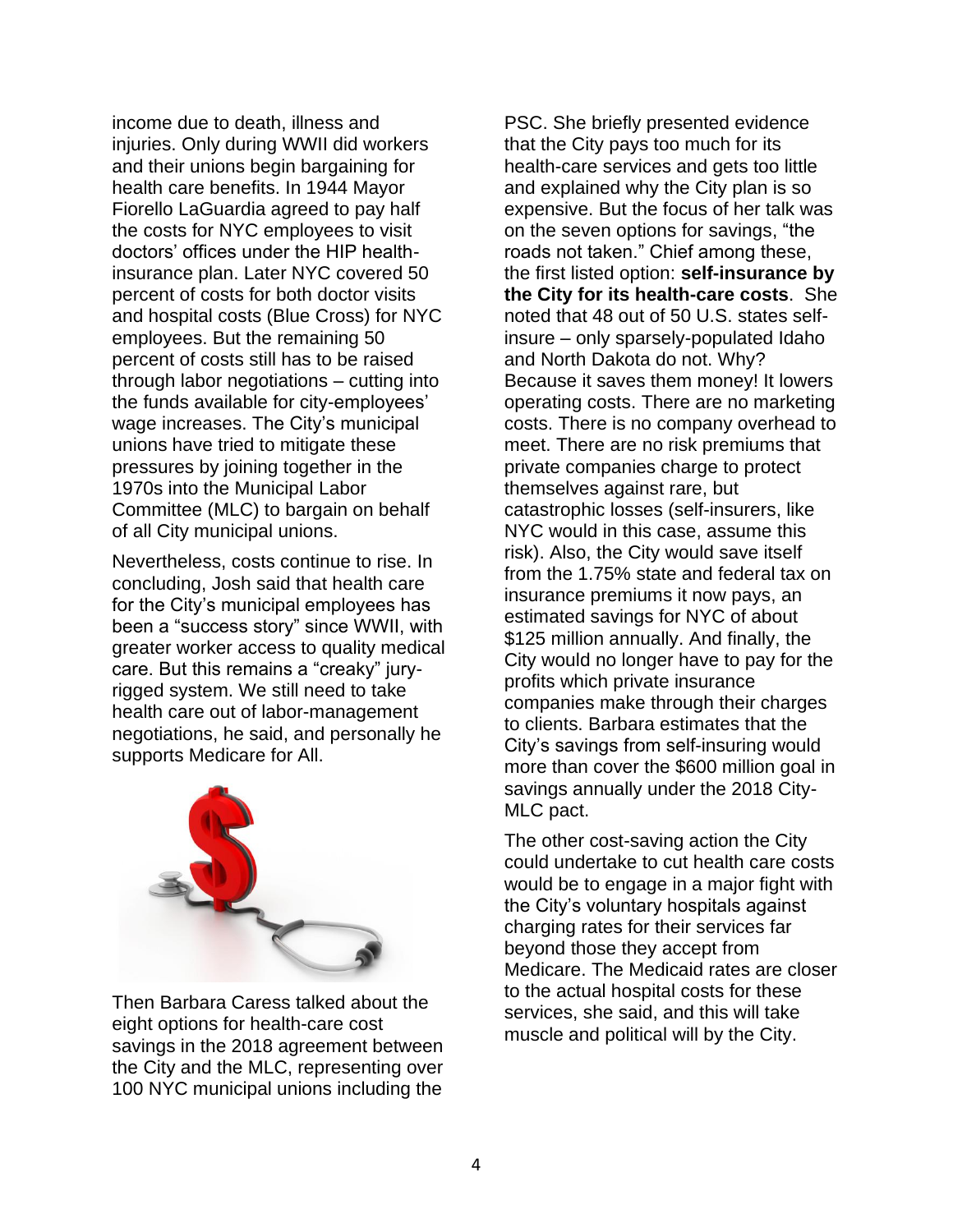### **Part 3. Member Q&A**

Dean Hubbard, PSC Executive Director, led off this part of the meeting with a report on the union's active lobbying with City officials to halt or slow down implementation of the MA+ plan, as well as the lawsuit status and, regrettably, the Mayor's recent statement that he supported the MA+ plan. Then for the next hour and a half, dozens of retiree members had an opportunity to ask questions of the Chapter officers, PSC and WF staff, and speakers. All of the presenters had spoken virtually and virtually all remained online to field questions, which varied from ones of broad general interest (such as, What are the prospects of success in the retirees' current lawsuit?) to vital personal questions (such as, I live in Florida. How do I find out if my current health care providers are in network?). At 4:30 p.m. this marathon meeting ended. Much praise went out by retirees for the leadership and information provided by all. Our efforts continue.

See the video of the 12/7 meeting at: [https://www.youtube.com/watch?v=VOv](https://www.youtube.com/watch?v=VOvQAW_EkqE) [QAW\\_EkqE](https://www.youtube.com/watch?v=VOvQAW_EkqE)

## **ORGANIZING THE BLACK MEDICAL COMMUNITY: A BLACK HISTORY MONTH EVENT**

-- Marcia Newfield BMCC & former PSC VP for Part-time Personnel

"What happened during COVID was an example of government administration of health care—vaccinations, masks, tests— a Medicare-for-all model." This was one of the insights brought to light by Dr. Donald Moore, moderator of the panel "Organizing The Black Medical

Community: Past, Present and Future," which took place February 16. The event was initiated by the NY Labor History Association and co-sponsored by the PSC Retiree Chapter, LaborArts, and the NYU Tamiment-Wagner Collection. Dr. Moore is a member of the Executive Committee of Physicians for a National Health Plan (PNHP) and a practicing physician in Brooklyn. He was frank about the gaps and needs of the U.S. health system: "Whereas in earlier days the issue was inclusion in medical care, now the great inequalities are affected by insurance availability and quality."



The panel was a follow-up to the Feb 7 showing of "The Power to Heal: Medicare and the Civil Rights Revolution." Produced in 2018 by Dr. Barbara Berney, a CUNY faculty retiree, about events in 1964, the documentary depicted the nightmare that was health care for Blacks and the forceful (and partially volunteer) turnaround that Medicare and the Civil Rights Act precipitated. Although decades have passed since then, inequalities still abound. Dr. Doris Browne, the 118th President of the National Medical Association (NMA), which now represents over 50,000 Black physicians, spoke about the origins of this organization in 1895. It took the AMA ninety years to apologize for not recognizing the NMA. The NMA's goals are diversity, education, and inclusion. At present, Blacks represent only five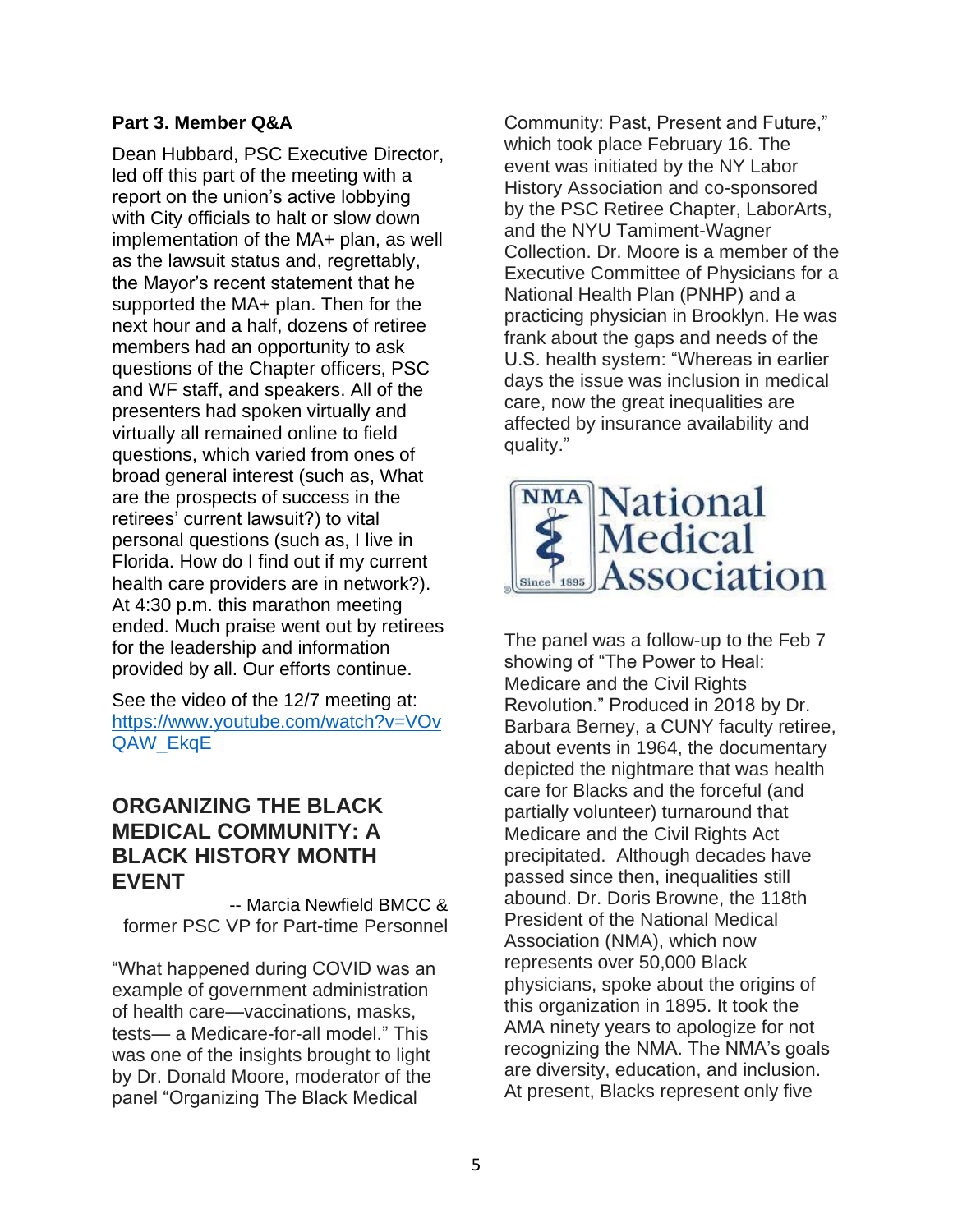percent of the U.S. medical force, and the profession is experiencing a decrease in male medical students. NMA is offering scholarships and hosts a yearly Black Maternal Health Conference.

Doctor of Nursing Practice Julius Johnson, founder and President of the Greater NY Black Nurses Association, the second largest national chapter, reported that his organization took action during the pandemic to ameliorate the inequalities in available care. When third-party providers were sent to neighborhoods where they could not connect, the nurses group intervened and added on-site care. Dr. Johnson stressed the need for collaboration between all medical professional groups.

Lystra Sawney is Vice-President of a new organizing department of SEIU 1199 devoted to home health care workers. She reported on similar inadequate services during the pandemic to health-care workers and the people they serve. They rented RVs to provide testing and personal protective equipment (PPEs) and made vaccinations available at numerous sites. SEIU 1199 represents 450,000 health-care workers and 70,000 home health-care workers. They are working to advance the Fair Wage Act to increase the minimum wage of the workers they represent from fifteen to twenty-two dollars an hour.

The panel was recorded on video and is available [HERE.](https://us02web.zoom.us/rec/share/aKpGuaQKTfgIExbmQfI1JTnrO_lVYlwDGhn-FiVCWO6a4qUEVcfeMLyvVnMcivpp.kalkMjlJIKri-4ds) Passcode is j&TZAa02

## **THE POWER TO HEAL**

On February 7, the Retirees Chapter, led by its Anti-Racism Committee, presented The Power to Heal. This film documents with first-hand stories the history of racial discrimination in health care for Black Americans and the suffering it caused. The film follows the rise of the fight-back by the medical community, particularly by Black physicians, nurses and dentists against this discrimination, and the founding of the National Medical Association. This fight culminated in an historic struggle to secure equal and adequate access to hospital care for all Americans waged by a dedicated staff of federal employees of the Department of Health, Education and Welfare (DHEW, now called DHHS), backed up by the new Medicare law and the power of the LBJ Presidency. The result: A momentous, coordinated effort that desegregated thousands of hospitals across the country within weeks. The originator of the film, Barbara Berney, a member of our chapter and Associate Professor Emerita at the CUNY School of Public Health, was present to answer questions and participate in the lively discussion which followed.

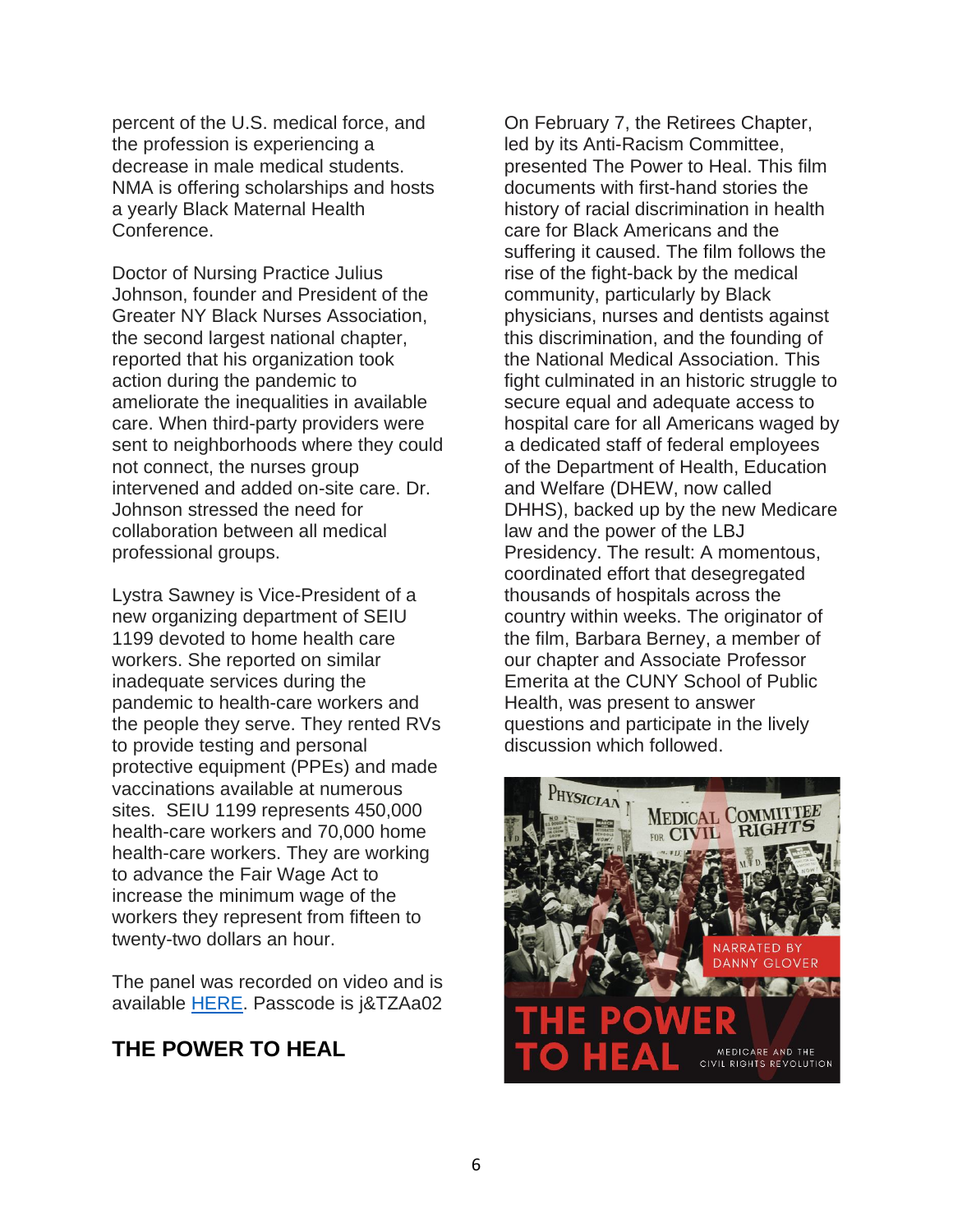## PERSPECTIVE:

#### **GOV. HOCHUL, BILLIONAIRE DONORS & A NEW DEAL FOR CUNY** -- Glenn Kissack, Hunter Campus Schools



Seymour Lachman, former NY State Senator, wrote an inside account of how the NYS legislature functions, entitled "Three Men in a Room: The Inside Story of Power and Betrayal in an American Statehouse*.*" Although it's no longer three men making the ultimate decisions on state budgets, NY State law gives the Governor the biggest say in budget decisions, followed by the Assembly Speaker and the Senate Majority Leader, who negotiate the final details with the Governor.

Today, as the PSC lobbies for the New Deal for CUNY, legislation which would greatly increase funding for CUNY, allow for free tuition and the hiring of more mental health specialists for students, money to hire more tenuretrack professors and equity in pay for contingent faculty, it has to be of concern that the Governor's campaign for re-election is being financed by some of the richest residents in New York, whose priorities don't appear to include more money for CUNY.

Since July, Governor Kathy Hochul has collected almost \$22 million in campaign contributions, more than 95% from donors who gave \$1000 or more. At least ten donors gave her \$69,700, the maximum allowable amount. (*NYTimes*, 1/20/22)

On February 10, Hochul hosted a private fundraiser at Hudson Yards for twenty guests, who paid up to \$42,500 a head. Hudson Yards — the country's largest private real estate project — was built by Related Companies, reportedly interested in having a casino at the site (which must be approved by Hochul's Administration). So it's not surprising that Related's chairman, Stephen Ross, gave the Governor nearly \$70,000.

Other billionaire real estate developers who gave hundreds of thousands of dollars were Douglas Durst, Larry Silverstein, Steven Roth and members of the Rudin, Speyer and Tishman families. The Haugland family, owners of a Long Island construction company with state contracts at the Port Authority and the MTA, gave Hochul more than \$200,000. Hedge fund billionaires also gave generously: John Paulson and Dan Loeb, two Wall Street supporters of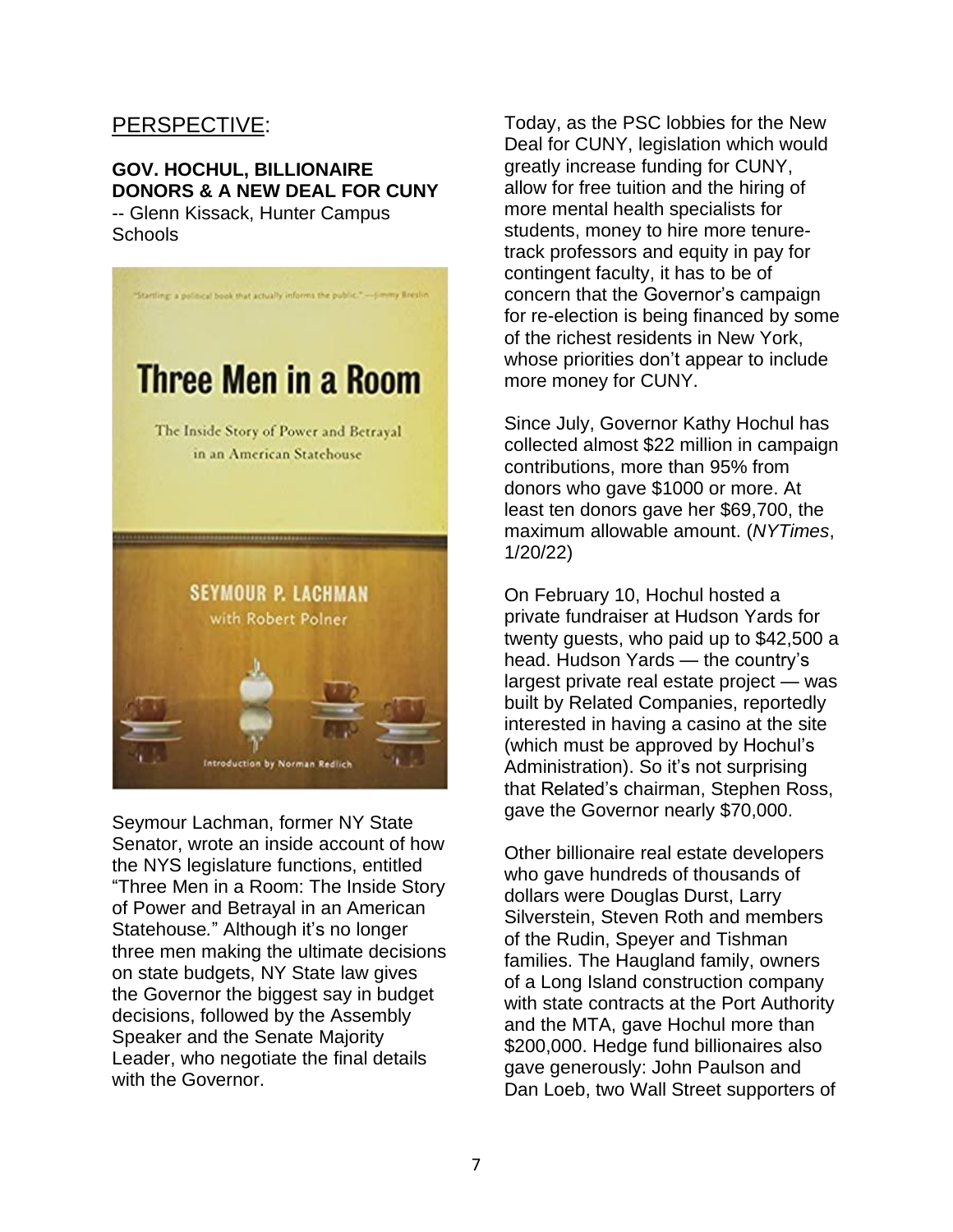Success Academy, the charter school conglomerate, donated \$50,000 and \$30,000, respectively. (*NYTimes*, 1/20/22)

These millions in donations are intended to advance corporate interests worth billions of dollars. As the *NY Times* observed: "Few industries gave more and frequently in large amounts — than real estate, where large developers are keenly watching how Ms. Hochul will not only approach large, state-funded capital projects but State's affordable housing law." Political commentator Ross Barkan concluded that real estate interests will "demand a return on their investment," including legislation making it easier to evict tenants and the continuation of tax breaks for developers of luxury housing who include a modest number of affordable apartments. And the billionaires appreciate Hochul's refusal to raise taxes, their taxes.

If "money talks," the interests of the Real Estate Board of New York (REBNY) and Wall Street will be prioritized and not those of the students, faculty and staff of CUNY. When the Governor announced her \$216 billion budget a few weeks ago, the increase in CUNY's allocation for both the senior and community colleges was \$178 million considerably less than the \$249.9 million requested by CUNY and far less than the amounts necessary to pay for the goals of a New Deal for CUNY. There are indications that the "three people in the room" — Hochul, Heastie and Stewart-Cousins — will let the ND4C legislation languish in committees this year. With federal relief money drying up, CUNY may be cash-strapped by the time PSC contract negotiations

begin in the fall of this year. The challenge for the PSC will be to mobilize students, faculty, staff and alumni to overcome the financial power of elite interests.

A PERSPECTIVE:

## **NEOLIBERALISM: WHAT IT IS AND HOW IT AFFECTS US**

-- Michael Frank, La Guardia

*(Editor's note: This is Part 1 of a twopart series on public funds used for privatization, which we see in the case of Medicare Advantage.)*



There are two main reasons that account for the neoliberal turn which began in the 1970s: the first is the end of the postwar economic boom and the second is a shift in the attitude of the business class toward labor. The post-World War II period is often referred to as "the golden age of capitalism." The healthy profits that followed the Great Depression and World War II combined with a labor movement strengthened by the big strikes of the 1930s and 1940s made an unwritten social contract between labor and management possible. Wages increased in tandem with increases in productivity. Living standards thereby rose for broad swaths (but not all) of the working class as each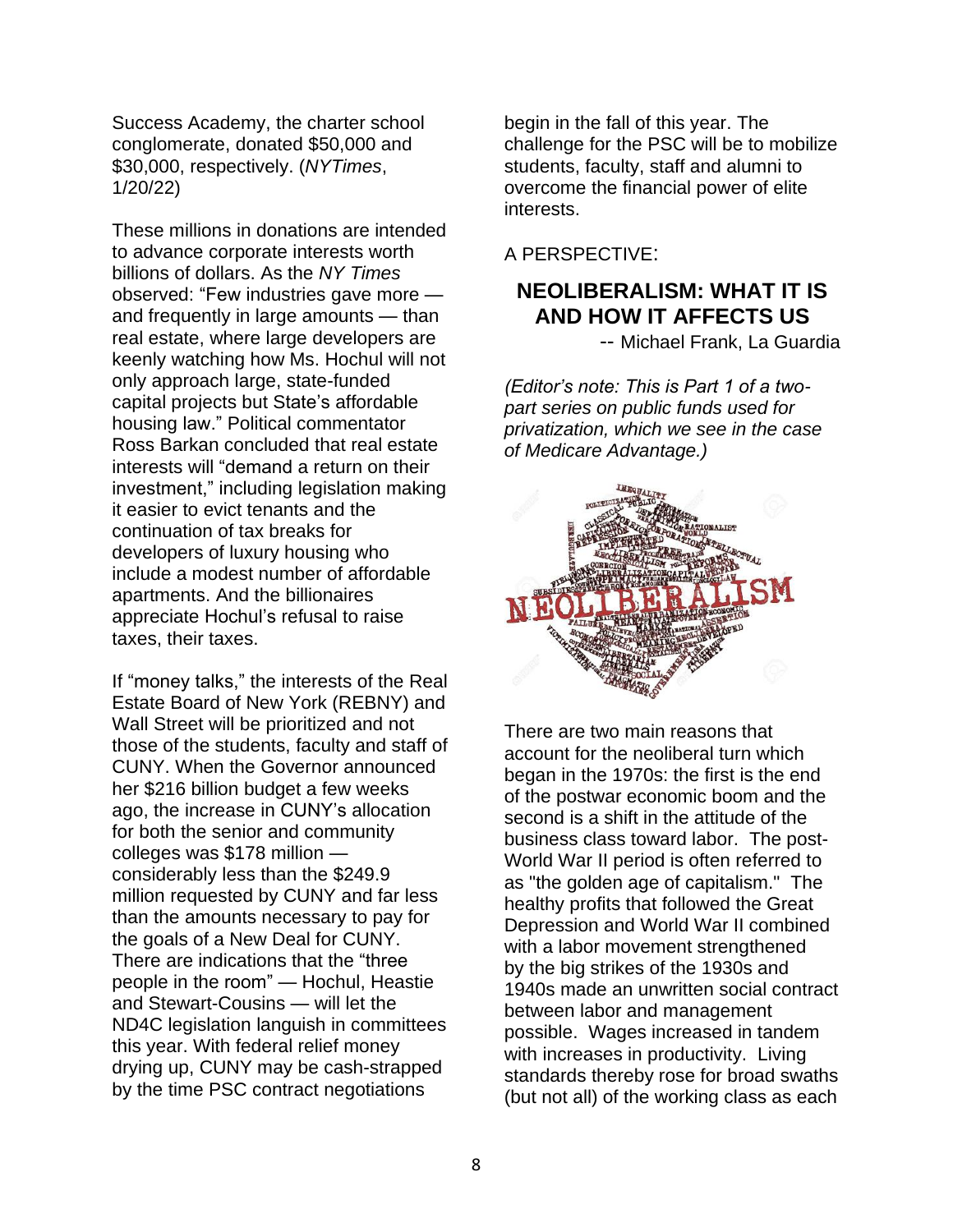new generation did better than its predecessor. But what was a means of buying social peace and relatively uninterrupted production during boom times became an obstacle when the rate of profit fell and the boom ended. Business leaders came to the conclusion that the class compromise and regulated capitalism of the post-war period had to be dismantled. Once this was done, they reasoned, the high levels of profit, investment and growth that characterized the previous period would be restored.

Restoring profitability meant changing what economists call the wage share, the amount of new value produced by labor that is returned to it in the form of wages. The remainder of the new value produced accrues to the owners in the form of profit. But reducing the wage share and increasing the profit share requires changing the balance of power between labor and capital. That is the basic goal of the neoliberal agenda.

Neoliberalism was spawned in the Business Roundtable, the main corporate lobbying organization in the United States. Membership in this organization is restricted to CEOs from the largest corporations. In the 1970s companies represented at the Roundtable included AT&T, Bank of America, Chase Manhattan Bank, Chrysler, Dow Chemical, Exxon, Ford Motor Company and General Electric.

The term "neoliberal" can be confusing since in this context "liberal" does not mean progressive, but is used in the classical historical European sense of a



market economy unencumbered by restrictions. For those who espouse neoliberalism, capitalism is not understood as an inherently contradictory and crisis-prone system. Rather, crises are viewed as the result of bad policies and legislation which constrain the natural dynamism of the market. Falling within this category are environmental protection measures, health and safety regulations in the workplace, and product standards for consumer protection. Within this framework labor unions are seen as a particularly nefarious form of interference with market functioning, and the weakening if not elimination of unions is a central objective. In this regard, neoliberalism went further in the U.S. and Britain because of the defeats inflicted on labor under Reagan and Thatcher.

It is crucial that neoliberalism and austerity be grasped as part of a *class* offensive, not exclusively as a right-wing offensive. Changes in the attitudes and policies of the business class have an enormous influence in shaping the overall political climate. Think of Marx's dictum: "The ruling ideas are the ideas of the ruling class."